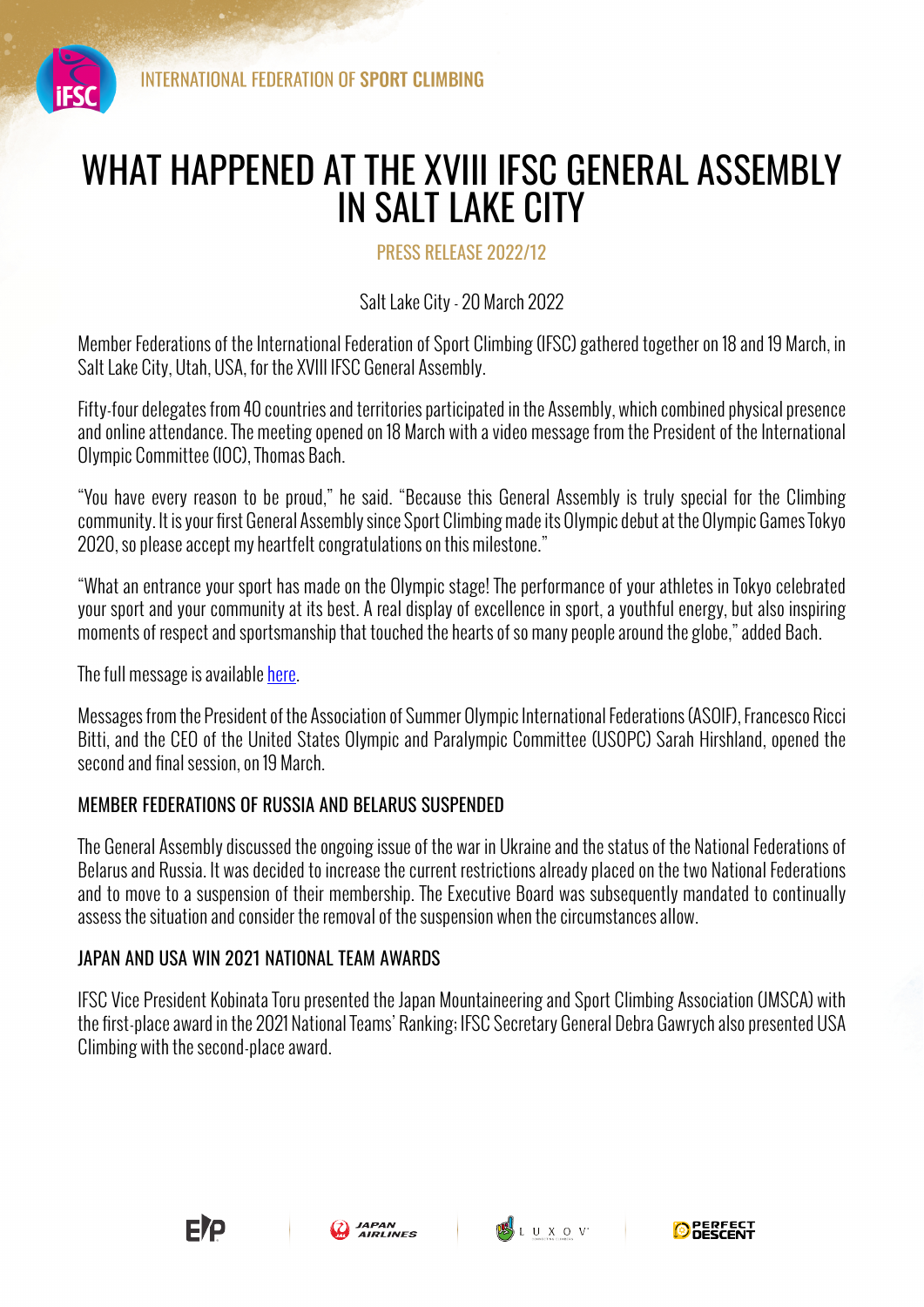

## IFSC AWARDS AUSTRIA, SWITZERLAND, AND UNITED STATES WITH SUSTAINABILITY AWARD

IFSC President Marco Scolaris presented delegates of Austria Climbing, the Swiss Alpine Club, and USA Climbing with the 2021 IFSC Sustainability Award, for their sustainable event strategy following the IFSC Sustainability Guidelines.

#### IFSC ANNOUNCE CHANGES TO ETHICS COMMISSION TO ENSURE CONTINUED INTEGRITY

The IFSC Executive Board has responded to a dispute raised by the Chair of its Ethics Commission by unanimously adopting resolutions aimed at ensuring ongoing adherence to the IFSC statutes, rules and regulations.

The Executive Board charged the Ethics Commission with overstepping its remit and interfering in the Federation's governance and ordinary course of business. The Ethics Commission has been ruled to be in violation of the statutes by directly communicating to National Federations with information that is considered false and unfounded on the eve of the General Assembly.

As a result, the current Ethics Commission and all its members will be suspended, there will be a complete reform of the Commission, including its regulations and composition, and a new Commission will be appointed as soon as circumstances allow. The reform process will be conducted by independent experts and experienced members of National Federations.

#### IFSC CELEBRATES OLYMPIC DEBUT WITH PHOTO BOOK

To commemorate the debut of Sport Climbing at last summer's Olympic Games Tokyo 2020, the IFSC has produced a photo book that will be presented to all those who helped make the event such a success.

The book opens with a message from IFSC President Marco Scolaris and is then divided into three parts: the lead-up to Tokyo 2020, the four days of Olympic competition, and quotes and remarks from Climbing stakeholders, including representatives of the IFSC Member Federations.

In total, 500 numbered copies of the book have been produced. Delegates attending the General Assembly in Salt Lake City have each received a copy. All athletes and team officials who were present at the Olympic Games Tokyo 2020 will also be presented with the book.

## IFSC PRESENTS 2021 ANNUAL REPORT TO GENERAL ASSEMBLY

The IFSC Annual Report 2021 was also officially unveiled at the XVIII IFSC General Assembly.

The report, designed and sustainably produced with the help of British communications agency Touchline, opens with messages from IFSC President Marco Scolaris and IFSC Secretary General Debra Gawrych.

The Annual Report recaps all the milestones of what will be remembered as a historic year for Sport Climbing, one that included the sport's highly successful Olympic debut at Tokyo 2020. Other sections include highlights of the 2021 IFSC